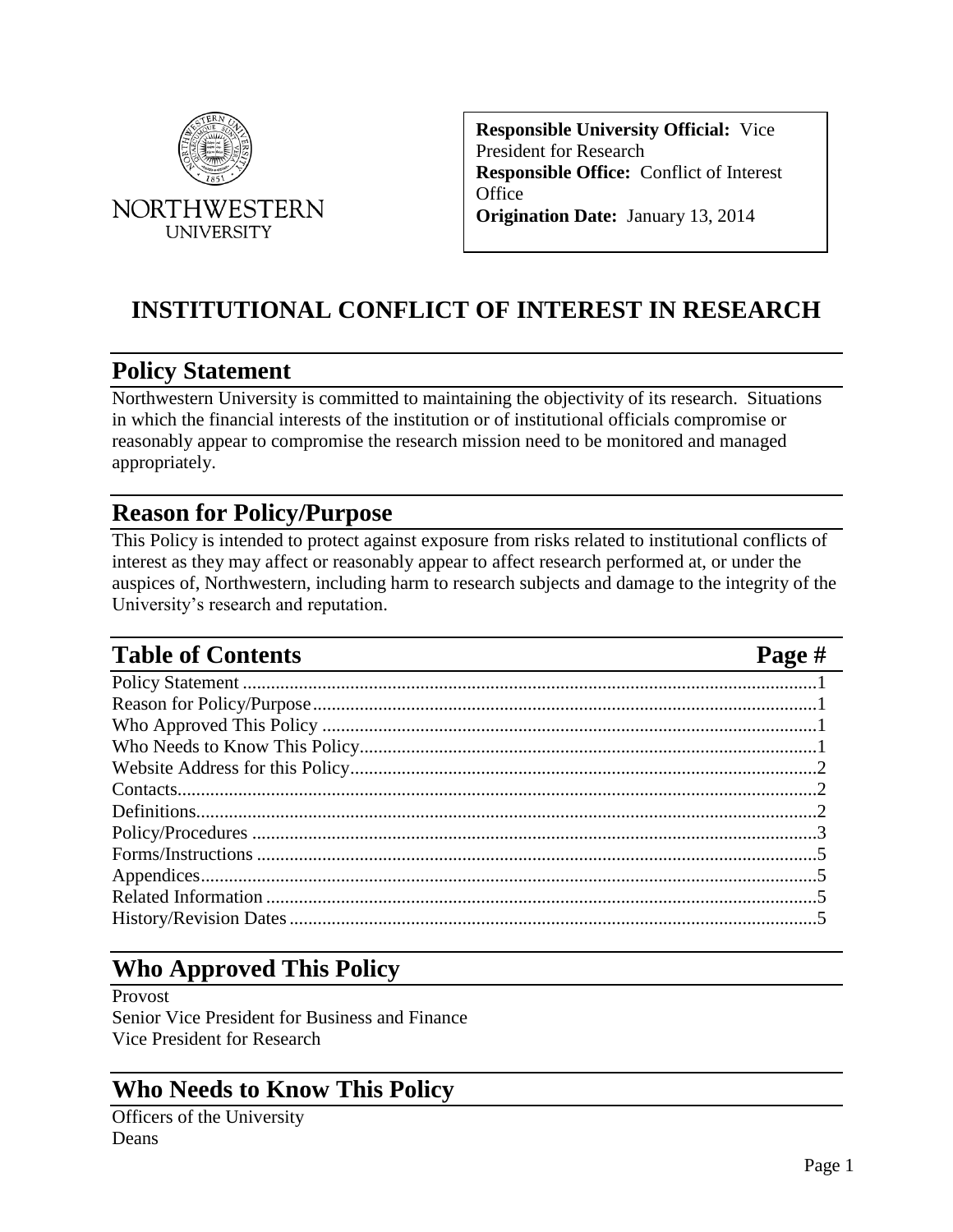Department Chairs Center Directors and Institute Directors Division Chiefs (in the Feinberg School of Medicine) Any other person designated by the President or Provost as a University Official for purposes of this policy.

# <span id="page-1-0"></span>**Website Address for this Policy**

http://www.northwestern.edu/coi/policy/institutional\_policy.pdf

## <span id="page-1-1"></span>**Contacts**

If you have any questions with regards to the policy contact the Conflict of Interest Office at (847) 467-4515 or nucoi@northwestern.edu.

<span id="page-1-2"></span>

| <b>Definitions</b>                                                         |                                                                                                                                                                                                                                                                                                                                                                                                                                                                                                                                                                                                                                                                |
|----------------------------------------------------------------------------|----------------------------------------------------------------------------------------------------------------------------------------------------------------------------------------------------------------------------------------------------------------------------------------------------------------------------------------------------------------------------------------------------------------------------------------------------------------------------------------------------------------------------------------------------------------------------------------------------------------------------------------------------------------|
| <b>Conflict of Interest</b><br><b>Oversight Committee</b><br>(COIOC)       | A committee established by the University to consider matters<br>referred to it in accordance with this policy or any other<br>University conflict of interest policy.                                                                                                                                                                                                                                                                                                                                                                                                                                                                                         |
| <b>Institutional Conflict of</b><br><b>Interest in Research</b><br>(ICOIR) | A situation in which an Institutional Research Interest may be<br>affected – or could reasonably appear to be affected – by<br><b>Institutional Financial Interests.</b>                                                                                                                                                                                                                                                                                                                                                                                                                                                                                       |
| <b>Institutional Research</b><br>Interest                                  | The interest of the University in ensuring the following in the<br>context of research:<br>(1) the safety and welfare of human and animal research<br>subjects<br>(2) integrity in the conduct of research<br>(3) the dissemination of research results in accordance with the<br>highest scientific, professional, and ethical standards<br>(4) objectivity and independence of educational activities as<br>they relate to research<br>(5) objectivity and independence in managing and licensing<br>intellectual property resulting from research activities<br>(6) objectivity and integrity in research contracting and business<br>transaction decisions |
| <b>Institutional Financial</b><br>Interests                                | (1) Gifts to the University of $$100,000$ or greater from any<br>entity, whether for-profit or not-for-profit, or from any<br>person (either per gift or in the aggregate).<br>(2) Payments to the University for, or resulting from the<br>conduct of, research at or under the auspices of the<br>University which exceed \$100,000 (either per transaction or<br>in the aggregate). Payments include income from sponsored<br>research projects and royalties from the licensing of<br>intellectual property when such payments may be affected<br>by the research.                                                                                         |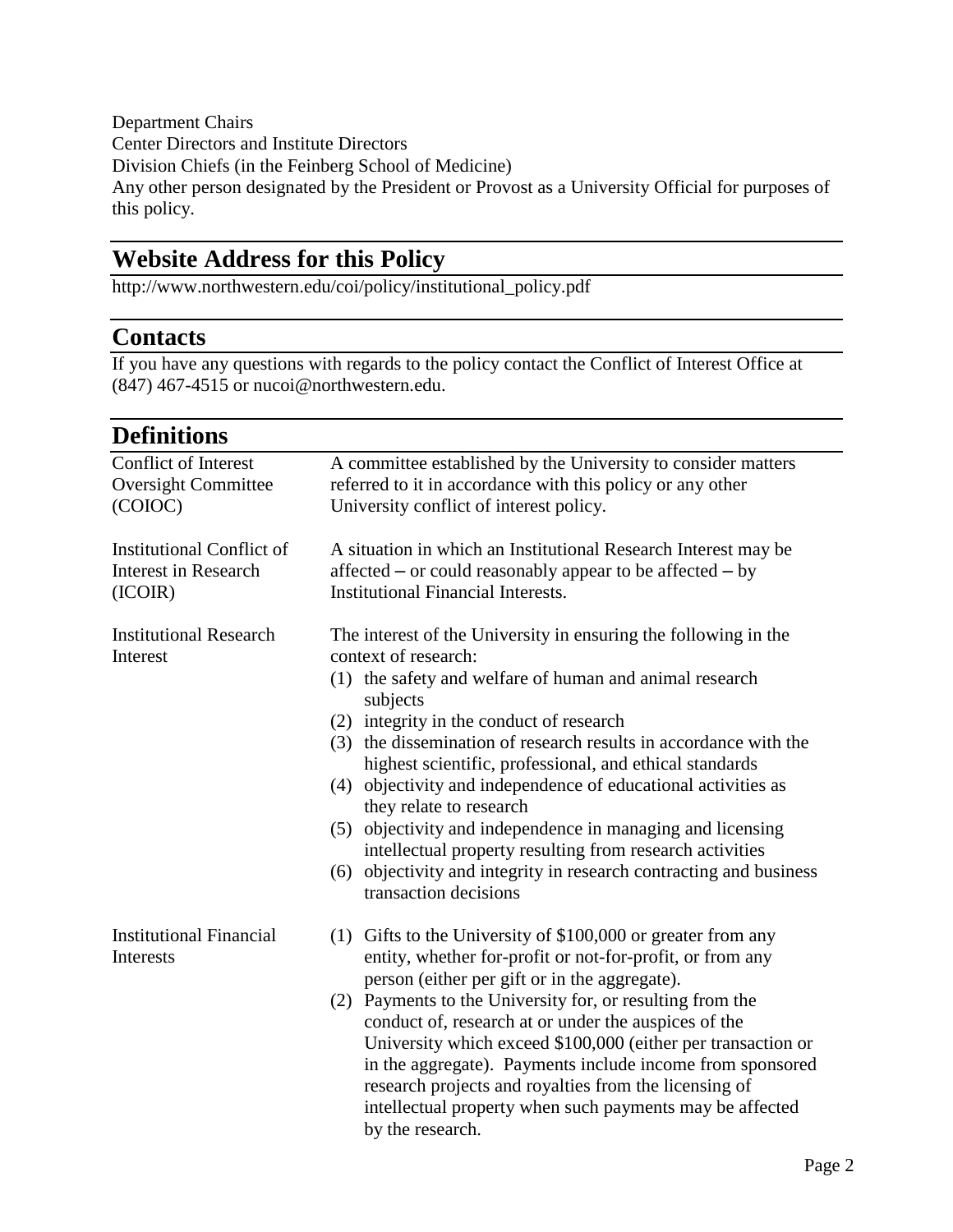|                               | (3) Equity, ownership or financial interests held by the<br>University in for-profit entities, including equity and<br>ownership interests resulting from the transfer of University<br>technology where such interests have: a) a value in excess<br>of $$100,000.00$ in the case of a publicly-traded entity; or b)<br>a value of any amount in the case of a non-publicly traded<br>entity.<br>Financial interests of University Officials acting within the<br>(4)<br>scope of their authority on behalf of the University. These<br>interests include the financial interests of a University<br>Official's spouse, dependent children, domestic or civil<br>union partner, and others individuals as may be defined by<br>the Faculty Handbook or Staff Handbook. |
|-------------------------------|-------------------------------------------------------------------------------------------------------------------------------------------------------------------------------------------------------------------------------------------------------------------------------------------------------------------------------------------------------------------------------------------------------------------------------------------------------------------------------------------------------------------------------------------------------------------------------------------------------------------------------------------------------------------------------------------------------------------------------------------------------------------------|
| <b>Rebuttable Presumption</b> | For purposes of this Policy, the "rebuttable presumption" means<br>that the University will presume, in order to assure that all<br>potentially problematic circumstances are reviewed, that human<br>subject research involving an Institutional Financial Interest<br>should not be conducted at the University.                                                                                                                                                                                                                                                                                                                                                                                                                                                      |
| University Officials          | All University officers, deans, center and institute directors,<br>department chairs, division chiefs (in the Feinberg School of<br>Medicine), and any other person so designated by the President<br>or the Provost for purposes of this policy.                                                                                                                                                                                                                                                                                                                                                                                                                                                                                                                       |

## <span id="page-2-0"></span>**Policy/Procedures**

#### **General Principles**

Northwestern University recognizes the importance of relationships with industry in helping to advance research inquiry and discovery and in enabling the commercial development of academic discoveries for the benefit of the public. Some of these relationships may result in financial benefit to the University in a variety of forms, including major gifts, royalty payments and equity interests from licensing intellectual property, and sponsored research and educational agreements. An Institutional Conflict of Interest in Research ("ICOIR") may consequently arise in the normal course of University research activities. However, important and multi-faceted decisions concerning research must not be unduly influenced, in appearance or in fact, by an Institutional Financial Interest.

One type of ICOIR occurs when the University Official with responsibility for approving the use of University research resources by or on behalf of an outside company has a personal or family financial interest in that company. Another type of ICOIR arises when a University Official's decisions relating to research may be compromised because the University itself (or one of its major units) has a financial interest at stake. While ICOIRs need not be avoided *per se,* they must be recognized, acknowledged, and managed in order to safeguard the University's research missions, including the safety of human or animal subjects and the integrity of research and educational activities.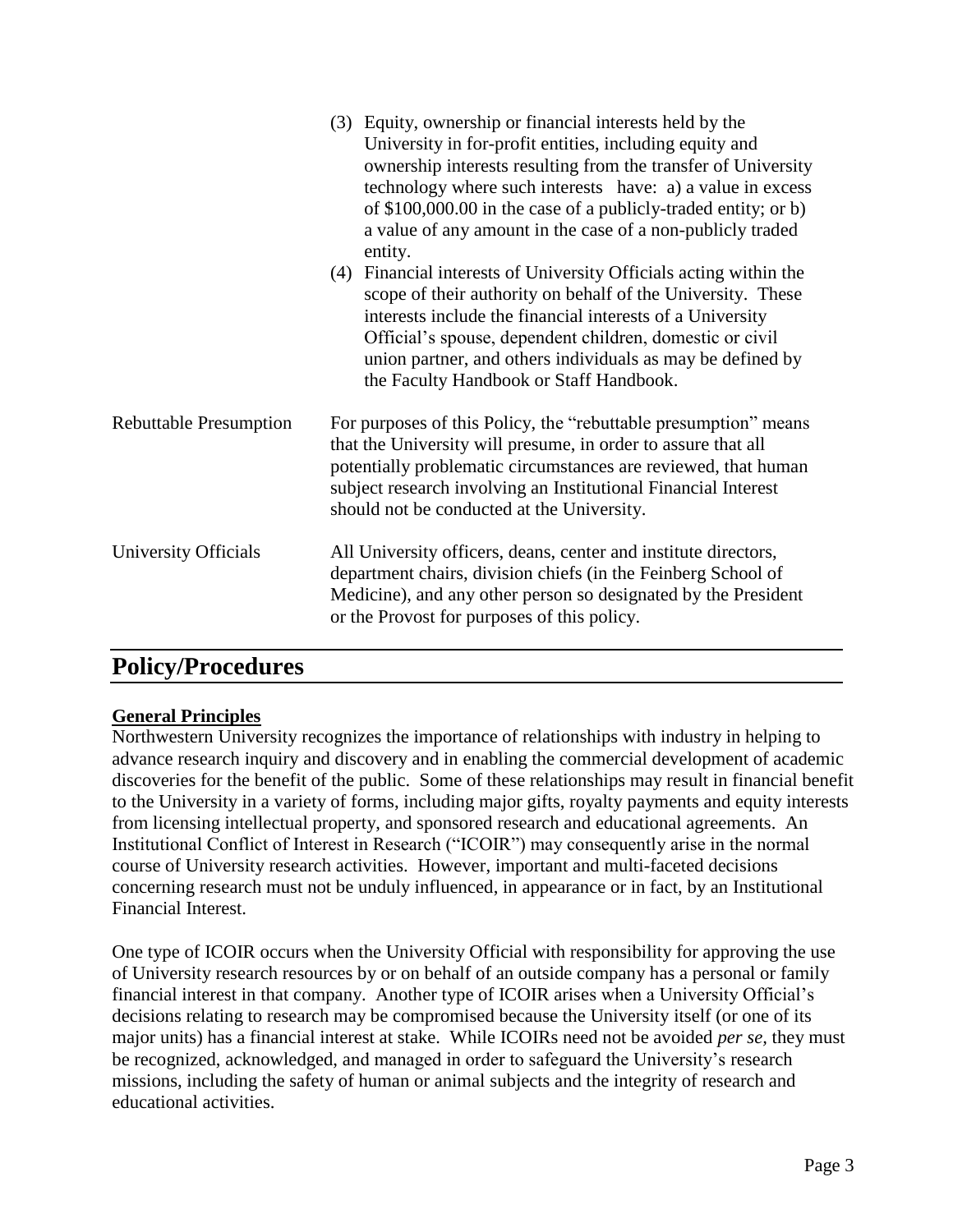Protecting the objectivity and integrity of the University's research mission requires that the University Officials who make decisions related to research activities on behalf of the University (including any school, department, division, institute, or center of the University) must carefully evaluate any situation where an Institutional Research Interest may be compromised or could reasonably appear to be compromised by virtue of an Institutional Financial Interest.

ICOIRs are identified and reported through various compliance processes, including:

- 1) The review of conflict disclosures from University Officials by the Conflict of Interest Oversight Committee (COIOC), the Staff Conflict of Interest Committee, the schoolbased conflict of interest committees and/or the Conflict of Interest Office (NUCOI);
- 2) The review of human subject research and related conflict disclosures by the Office of the Institutional Review Board and the school-based conflict of interest committees;
- 3) The sharing of information regarding University licensing and start-up activity between the Innovations and New Ventures Office (INVO) and the NUCOI; and
- 4) Reports received through the University's third party hotline provider.

When a real or perceived ICOIR is identified, the matter should be referred to the COIOC for adjudication. The COIOC will review each ICOIR referred to it on a case-by-case basis, giving due consideration to the following factors in the case of research not involving human subjects:

- 1) The nature of the underlying research;
- 2) The nature of the Institutional Financial Interest;
- 3) The extent to which Institutional Research Interests may be affected by the Institutional Financial Interest;
- 4) The risk the ICOIR poses to the integrity of University research, either in appearance or in fact; and
- 5) The degree to which the ICOIR can be managed effectively.

All decisions of the COIOC with respect to ICOIRs are final.

#### **Institutional Conflicts of Interest in Human Subject Research**

There is a rebuttable presumption that human subject research should not be conducted when an Institutional Financial Interest is involved. If the only relevant Institutional Financial Interest at issue derives from a personal or family financial interest of a University Official and the University Official can be segregated from both the decision on whether to engage in the contemplated research activity and from supervision of the research activity, an exception to this presumption may be granted. (NOTE: ICOIRs differ from individual conflicts because they relate to institutional management and decision-making and have the potential to affect a broad spectrum of University activities. Individual conflicts of interest are subject to the University's Conflict of Interest and Commitment policies pertaining to faculty and staff. Disclosure of individual conflicts of interest in accordance with those policies does not satisfy the requirement of this policy to refer ICOIRs to the COIOC.)

In cases of research involving human subjects, before overcoming the rebuttable presumption and reaching a decision to proceed with the contemplated research, the COIOC will consider each of the five factors listed above under General Principles and, in addition, will assess: 1) the degree of risk that any ICOIR poses to the welfare of human subject participants; and 2) whether the University is uniquely qualified by virtue of such things as special facilities or equipment, a unique